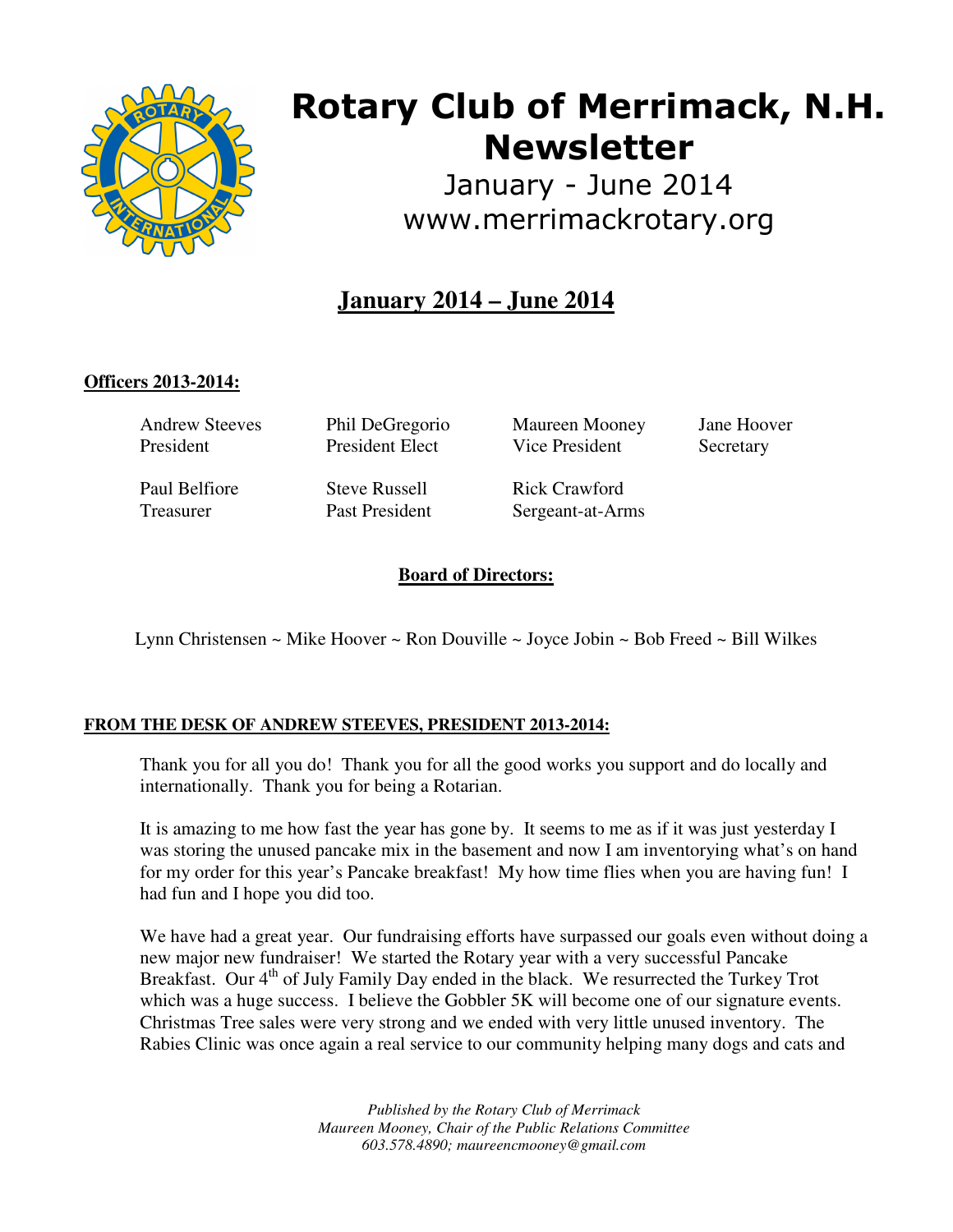making their owners happy while bringing in additional needed funds to our coffers. All these efforts allow us to support many causes and meet unfilled needs in the local community and beyond our town's borders.

At the urging of some members at our June Board meeting, I queried the board about their frugal stewardship of these funds. They have given thoughtful consideration on disbursements and leave our Club with a very healthy balance for the 2014- 2015 Rotary year. I was flabbergasted at the response from one of our board members, "We had no worthy causes to support this year."!

No worthy causes? This year we have once again supported aspiring students and residents with scholarships to further their education. We have provided fuel assistance to an elderly town resident. We have spent more funds toward the wonderful Roger Duhamel Pavilion. We have sent money earmarked to help survivors of the horrible 7.1 magnitude earthquake and subsequent Tsunami that struck Cebu City in the Philippines. A family of 8 are still living in the Shelter Box our Club provided. We participated in our first of what will be many new District Global Grant that RI has set up. Our monies have gone towards the fund that will be used to create a new Fraser Square Memorial to all New Hampshire soldiers and servicemen and women which will prove to be the best Monument in New Hampshire recognizing our Veterans. We have funded a new recognition in perpetuity of the wonderful Eagle Scout Project's Scouts throughout the State complete each year. Our monies have helped Hanna Vaccaro and other students in their efforts to help the world. We have continued to support Rotary's effort to conquer Polio and we are this close to total eradication throughout the world once and for all. All this and more is what our hard efforts in fundraising have supported.

Last year at the beginning of our Rotary year the Club implored me to please have a quiet year and please don't take on another major project which would stress our members. We needed a time to catch our breath and recuperate from some major projects that we had taken on. I think we had a good year and still supported many worthwhile projects.

Rotary gives us all a vehicle to help those in need and those charities that are most dear to our hearts. What I love about Rotary is that every member can bring to the Club causes and needs that are important and concern them. I want to ask each of you to come to the Board or the Club with your great ideas and needs that you see. We can and do make a difference. As a Rotarian, join and Chair committees when asked. All of our committees should have at least three members. Stay involved and get involved! I guarantee your efforts will come back to you tenfold and you will have some fun!

Thank you for being a Rotarian. Stay engaged. Keep doing your good works for the world!

Andrew Steeves President, Merrimack Rotary 2013-2014

*Published by the Rotary Club of Merrimack Maureen Mooney, Chair of the Public Relations Committee 603.578.4890; maureencmooney@gmail.com*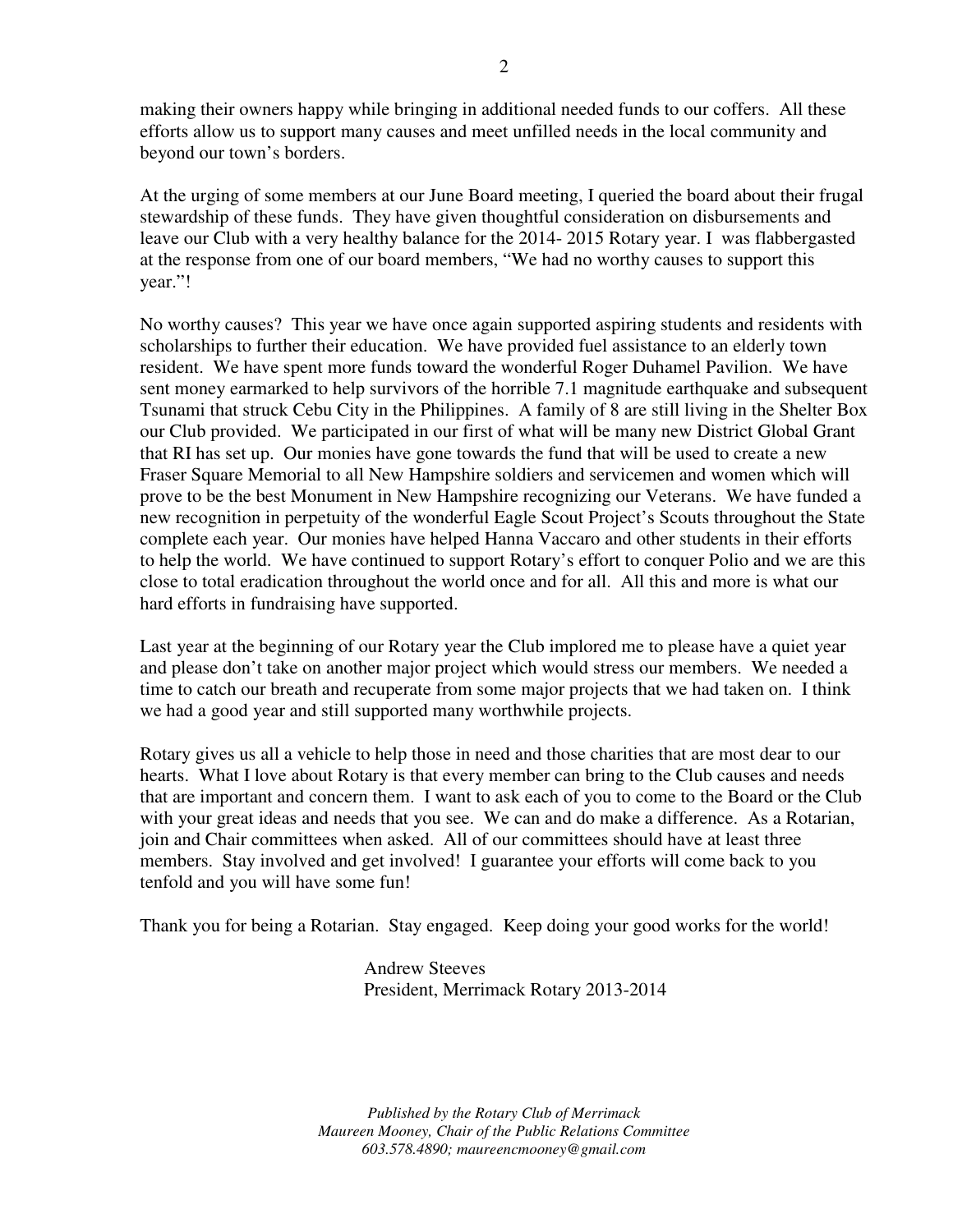**Events:** 

| <b>Date</b>    | <b>Events</b>                                                           |
|----------------|-------------------------------------------------------------------------|
| <b>Jan. 15</b> | Board of Directors' Meeting at Merrimack Public Library.                |
| <b>Jan. 16</b> | Four Way Speech Contest @ MHS Little Theatre at 7:00 pm.                |
| <b>Feb. 15</b> | Rotary Night Out at Chateau Dinner & Theatre "Sex Please, We're Sixty." |
| <b>Feb. 19</b> | Board of Directors' Meeting at Hoover Home.                             |
| <b>Mar. 19</b> | Board of Directors' Meeting.                                            |
| <b>Mar. 28</b> | 4 <sup>th</sup> of July Planning Committee at DW Diner @ 7am.           |
| Apr. $5$       | District Assembly in Keene.                                             |
| <b>Apr. 10</b> | Excellence in the Workplace                                             |
| <b>Apr. 11</b> | 4 <sup>th</sup> of July Planning Committee at DW Diner @ 7am.           |
| Apr. 12        | Rabies Clinic at the Merrimack Town Hall                                |
| Apr. 21        | Board of Directors' Meeting at Christensen Home.                        |
| Apr. 29        | Rotary Night Out at Margarita's Mexican Restaurant in Nashua.           |
| May 9          | 4 <sup>th</sup> of July Planning Committee at DW Diner @ 7am.           |
| May 21         | Board of Directors' Meeting at Douville Home.                           |
| May 23         | 4 <sup>th</sup> of July Planning Committee at DW Diner @ 7am.           |
| May 30         | 4 <sup>th</sup> of July Planning Committee at DW Diner @ 7am.           |
| June 6         | 4 <sup>th</sup> of July Planning Committee at DW Diner @ 7am.           |
| June 13        | 4 <sup>th</sup> of July Planning Committee at DW Diner @ 7am.           |
| June 14        | Habitat for Humanity Volunteer work                                     |
| June 18        | Board of Directors' Meeting @ Christensen Home.                         |
| June 26        | Changing of the Gavel Dinner                                            |
| June 27        | 4 <sup>th</sup> of July Planning Committee at DW Diner @ 7am.           |
| July 4         | 4 <sup>th</sup> of July Rotary Family Fun Day with Pancake Breakfast.   |

#### **Membership:**

The Rotary Club of Merrimack is a volunteer organization of business people and professionals supporting the community. Merrimack Rotary projects have included scholarships, reconstruction of Kids' Kove Playground, support for Merrimack flood relief, the Merrimack July Fourth festivities, the Rotary 4-Way Speech Contest, Interact Club, lighting at Reeds Ferry fields and more. The club works with other clubs on international projects like eradication of polio, Pure Water for the World, and hurricane relief in Honduras. To RSVP for a breakfast meeting or for information about membership, contact Chris Christensen at 603.424.2542 or Chris@ChristensenNH.com or visit www.merrimackrotary.org.

#### **Meetings:**

The weekly meetings are held every Thursday morning at 7:15 am at the John O'Leary Adult Community Center (4 Church Street, Merrimack) with the Pledge of Allegiance, singing of "You're A Grand Old Flag," and recitation of the "Four Way Test" and invocation. Breakfast was catered by the Stocked Fridge (www.thestockedfridge.com).

> *Published by the Rotary Club of Merrimack Maureen Mooney, Chair of the Public Relations Committee 603.578.4890; maureencmooney@gmail.com*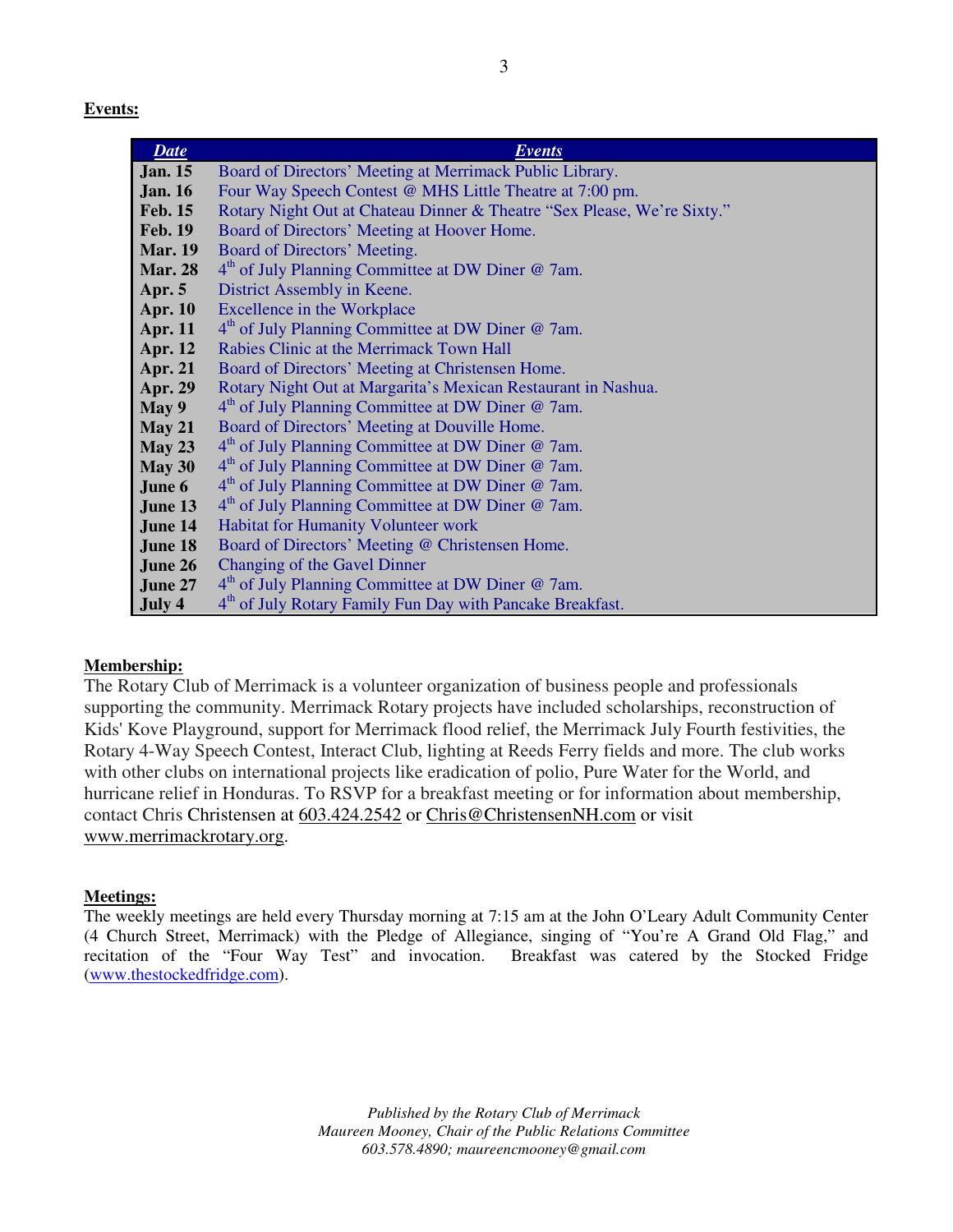**Member Blurbs:** 

## **Two Big Ships. By: Chris Christensen**

To me, Rotary is not primarily a service organization. We were hijacked by the service pirates.

MemberSHIP and service FriendSHIP are the basics. When you talk to people about Rotary, do you brag about the great service projects we have done? Stop that!

The original plan from Paul Harris was to gather some business clients together at their homes, in rotation. They had something to eat, discussed their businesses (we've always been a business organization) and sang songs. Not much else to do in 1905. When they invited a new member, I don't think there was much emphasis on upcoming service projects or fundraisers. It was a social and business emphasis.

When you talk about Rotary to a friend or business acquaintance, think about this: How much time do you spend in various Rotary activities?

| Meetings (meal, singing, good humor and a guest speaker) | 51.0 hours   |  |
|----------------------------------------------------------|--------------|--|
| Social events (1 per quarter?)                           | 8.0 hours    |  |
| Projects (Others helping you)                            | 8.0 hours    |  |
| Subtotal                                                 | 67.0 hours   |  |
|                                                          |              |  |
| Meetings (announcements, committee reports)              | 8.5 hours    |  |
| Projects (Christmas Trees)                               | 8.0 hours    |  |
| Other projects (to help a friend)                        | 8.0 hours    |  |
| Subtotal                                                 | $24.5$ hours |  |

No matter how you do the math, there's a lot more to Rotary than service and work. Next time you talk about Rotary, invite your acquaintance to come to a meeting a great breakfast, to have some fun, meet some great people and learn about other businesses from a guest speaker.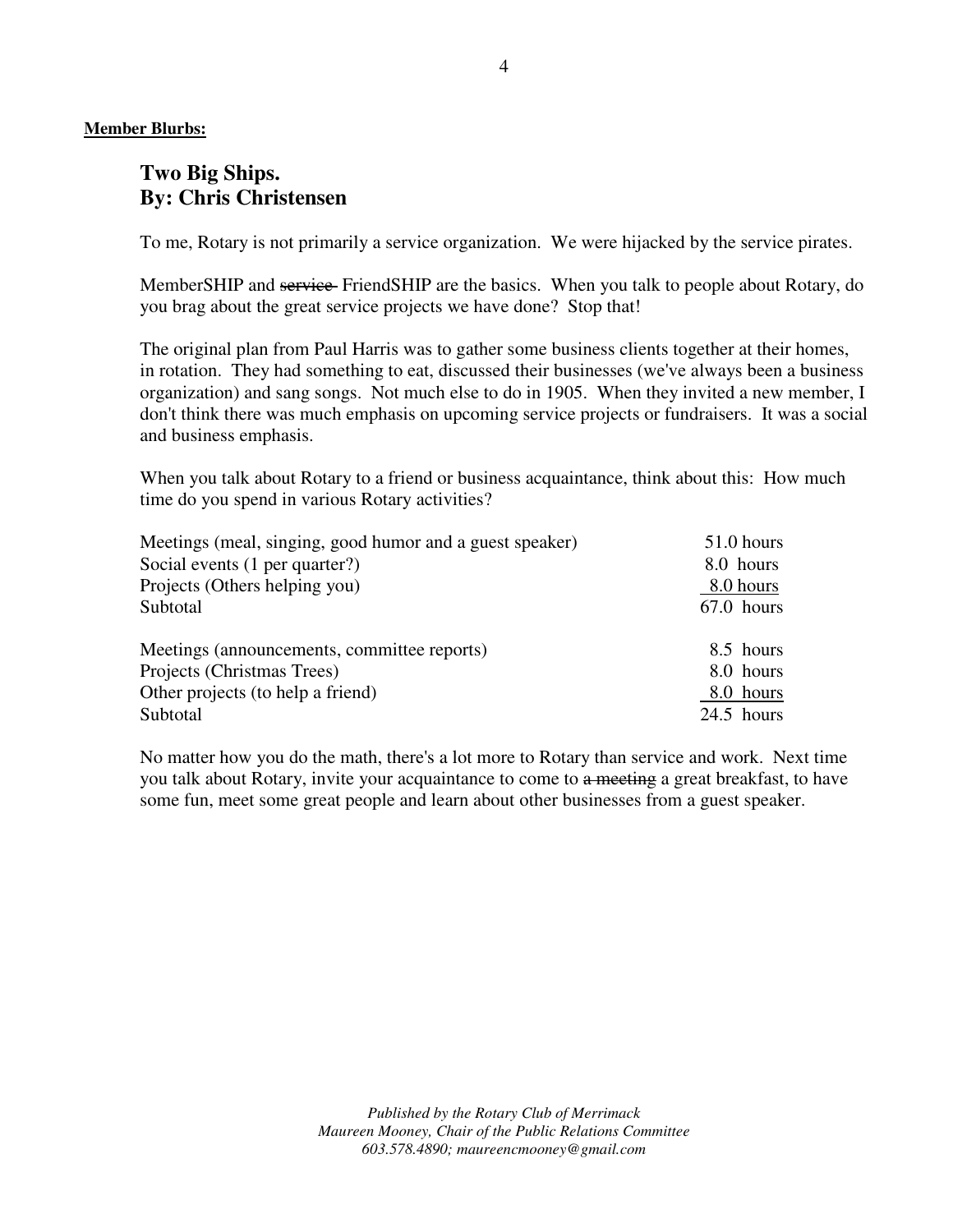## **Guest Speakers:**

| <b>Date</b> | <b>Host Rotarian</b>   | <b>Speaker/Topic</b>                                                                                 |
|-------------|------------------------|------------------------------------------------------------------------------------------------------|
| 1/2/14      | Tony DeBlasio          | <b>Bob Best - Healthcare Law Updates (Part II)</b>                                                   |
| 1/9/14      | <b>Bill Wilkes</b>     | Venu Rao - PV Solar Electric Systems for Children with no Access to                                  |
|             |                        | Electricity                                                                                          |
| 1/16/14     | <b>Troy Aarthun</b>    | Dan Marcek, Founder of Vetflix along with John Teger. Vetflix is a non                               |
|             |                        | profit that produces documentary films to raise awareness of veterans' and                           |
|             |                        | active duty military's service experiences and issues.                                               |
| 1/23/14     | Paul Belfiore          | <b>CLUB ASSEMBLY</b>                                                                                 |
| 1/30/14     | <b>Bob Best</b>        | Ami Sarasvati, Marketing Liaison                                                                     |
|             |                        | <b>Certified Senior Advisor (CSA)</b>                                                                |
|             |                        | <b>Visiting Angels</b>                                                                               |
|             |                        | <b>Topics:</b>                                                                                       |
|             |                        | <b>Choosing a Homecare Agency with Confidence</b>                                                    |
|             |                        | Taking the Keys Away, Coming from Love                                                               |
| 2/6/14      | Marge Chiafery         | 10 Warning Signs your Loved One May Need Homecare<br>Dave Yakuboff - Fraser Square Veterans Memorial |
| 2/13/14     | Chris Christensen      | Town Councilor Bill Boyd. Bill is very active in the sport of mushing (dog                           |
|             |                        | sledding) and will give a presentation on his experiences and those of his                           |
|             |                        | dogs.                                                                                                |
| 2/20/14     | Lynn Christensen       | <b>Pat McDermott - Northern Pass Project</b>                                                         |
| 2/27/14     | Peter Flood            | William Fahey, Ph.D. - President of Thomas More College                                              |
| 3/6/14      | <b>Rick Crawford</b>   | Carl Soderberg - Co-Founder/Owner of Able Ebenezer Micro Brewery                                     |
| 3/13/14     | Tony DeBlasio          | Town Manager Dean Shankle Jr. PhD, on the Ukraine                                                    |
| 3/20/14     | Phil DeGregorio        | Adam Jacobs from DPW about how the town really faired with this terrible                             |
|             |                        | winter, from the DPW point of view, and what kind of priorities we have                              |
|             |                        | going forward, costs from last winter's storm work, etc                                              |
| 3/27/14     | Ron Douville           | Hannah Vacarro - Haiti Service Projects                                                              |
| 4/3/14      | Leslie Burnard         | Bernadette Wilkinson-Robinson representing the non profit Breakthrough                               |
|             |                        | Manchester at the Derryfield School.                                                                 |
| 4/10/14     | Chris Christensen      | <b>Excellence in the Workplace</b>                                                                   |
| 4/17/14     | Jane Hoover            | A representative from CASA - Court Appointed Special Advocates NH - will                             |
|             |                        | be speaking about the organization and the programs they offer.                                      |
| 4/24/14     | <b>Brian Snow</b>      | <b>DWC Scout Executive Donald Shepard &amp; DWC Commissioner Craig</b>                               |
|             |                        | Donais for the dedication of the Glenn & Melinda Adams NESA Eagle Scout                              |
|             |                        | Project of the Year Award plaque.                                                                    |
| 5/1/14      | Joyce Jobin            | <b>Shaunae Nolet from High Hopes Foundation</b>                                                      |
| 5/8/14      | <b>Barbara Michael</b> | <b>Sen. Bob Smith</b>                                                                                |
|             |                        |                                                                                                      |
|             |                        |                                                                                                      |
| 5/15/14     | Joe Mitchell           | <b>CHECK PRESENTATIONS: Mike Lachance, Matt Casparius, Hannah</b>                                    |
|             |                        | Vaccaro.                                                                                             |
|             |                        | <b>SPEAKER: Joe Mitchell on Estate Planning.</b>                                                     |